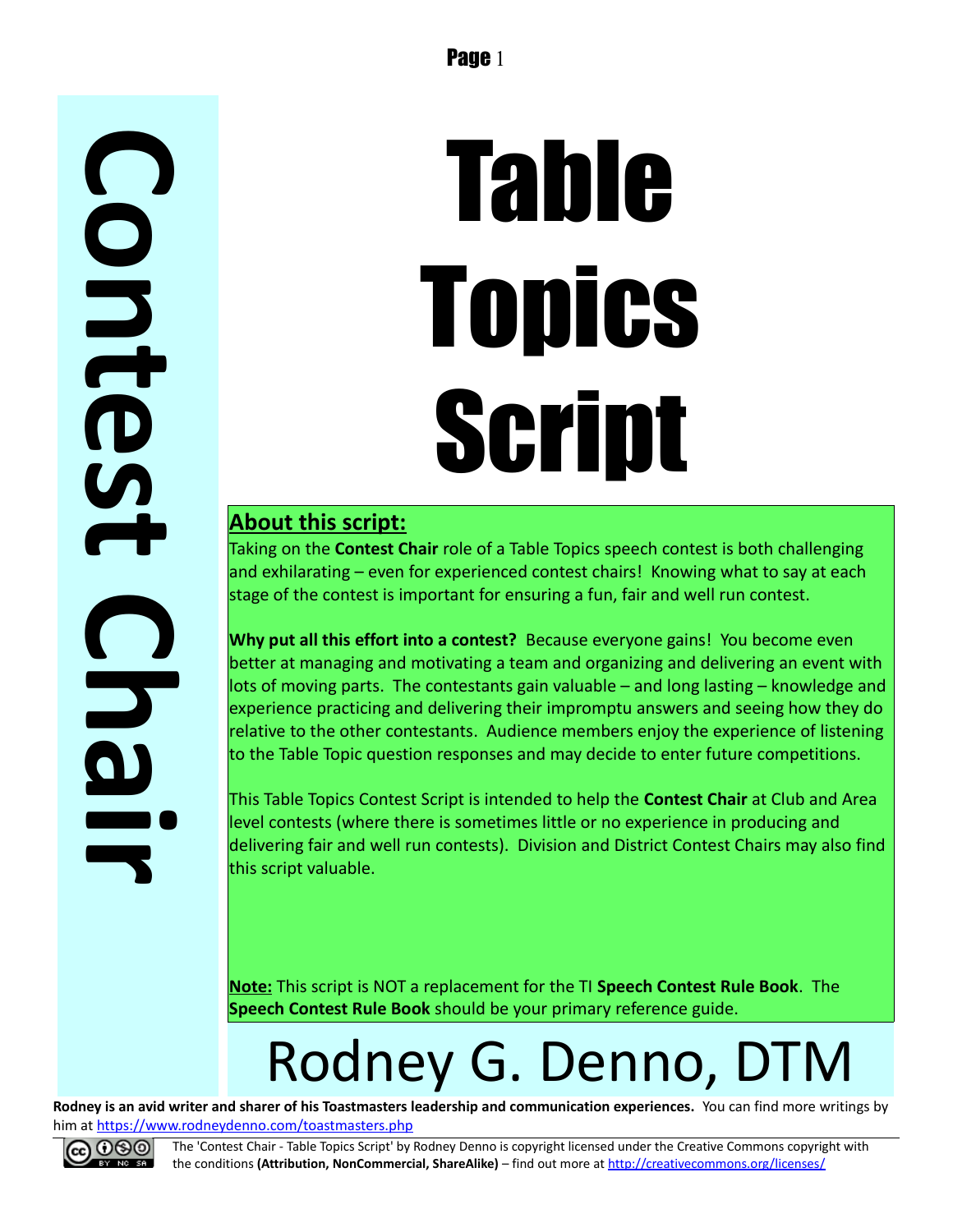Created by Rodney G. Denno, DTM and friends in District 96 (British Columbia, Canada)

#### **30 minutes prior to contest starting**

- 1. Ensure all contestants have filled in and signed the Speaker's Certification of Eligibility and Originality and Contestant Profile forms.
- 2. Ensure Contestant Profile forms have been given to the Contestant Interviewer.

#### **20 minutes prior to contest starting**

- 1. Ensure that the Chief Judge briefs Contest Judges, Timers and Ballot Counters (see 'Chief Judge – Contest Checklist' here<https://www.rodneydenno.com/toastmasters.php>and the 'Chief Judge Checklist' in the Toastmasters International **Speech Contest Rule Book**)
- 2. Contest Chair briefs contestants (Ensure all contestants can see the timing lights from the speaking area) (see Contest Chair Checklist in the Toastmasters International **Speech Contest Rule Book**)

#### **5 minutes prior to contest starting**

Call for all attendees to take their seats

#### **Call the Table Topics Contest to Order**

- 1. Welcome all attendees and contestants.
- 2. Recognize dignitaries in the audience.

#### **Start Contest**

**Note:** To calculate the amount of time this portion of the contest will take – allow about 4 minutes for each contestant (30 sec to introduce contestant + 2 min 30 sec for each contest speech + 1 min judges)

**State**: "We will now begin the Table Topics contest. The contest will consist of the same question being asked of each contestant and each contestant will have  $1 - 2$  minutes deliver an impromptu speech based on the question. The Sergeant-at-Arms will escort all contestants – except contestant number one – from the room. Each contestant will be invited back into the room only after the previous contestant has completed their speech. The speeches will be judged by a panel of judges."

**State:** "All contestants and judges participating in this contest are eligible for their roles as per the Toastmasters International Speech Contest Rule Book."

**Rodney is an avid writer and sharer of his Toastmasters leadership and communication experiences.** You can find more writings by him at<https://www.rodneydenno.com/toastmasters.php>

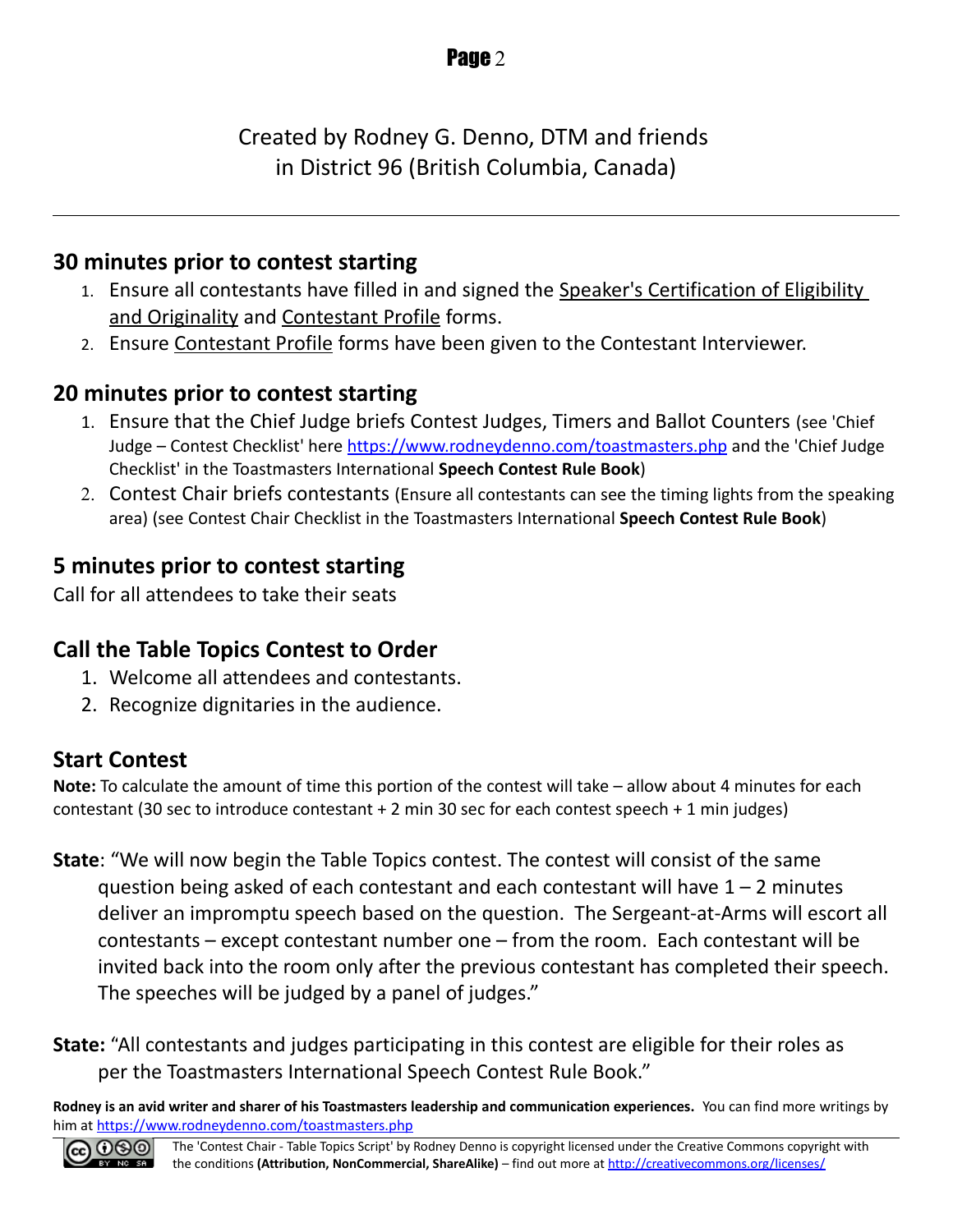**State:** *"*Contestants and judges are the only ones who may lodge a protest over eligibility or speech content. There is a protocol in place to deal with protests if they arise. Protests will be resolved before the announcement of winners. Once the winners are announced the results are final.*"*

- **State: "**The winner will represent {Club Name, Area Name, Division Name} on  $\qquad$  at the {Area, Division, District} contest to be held at
- **State**: "These proceedings are designed to ensure that we run a fair contest and that each contestant is given a level playing field on which to compete. The following announcements are made in the interest of having a distraction-free environment for our contestants."
	- 1. Please place all cell phones or other devices that make audible noises either off or on silent.
	- 2. No photography of the contestants is allowed during the contest. There will be photo opportunities after the contest. Videotaping is allowed only if the contestant has given their approval in advance.
	- 3. Once the contest has begun, members of the audience are asked to refrain from leaving and/or re-entering the room. If you must leave, please do so during the times of silence between contestant speeches. The sergeant-at-arms will not allow anyone to enter the room during a contestant's speech."
- **Ask**: "Chief Judge, have the Contest Judges, Timers and Ballot Counters been briefed and are we ready to proceed with the contest?" *Wait for an affirmative reply.*
- **State**: "As contest chair I have briefed all the contestants regarding minimum and maximum time limits and stage area."
- **State**: "In order to allow the judges time to mark their ballots, we will have one minute of silence after each contestant's speech, and we will have two minutes of silence after the last contestant's speech until all the ballots have been collected."
- **Ask**: "Timer, will you signal me when one minute has elapsed between contestant speeches?" *Wait for an affirmative reply.*

**Rodney is an avid writer and sharer of his Toastmasters leadership and communication experiences.** You can find more writings by him at<https://www.rodneydenno.com/toastmasters.php>

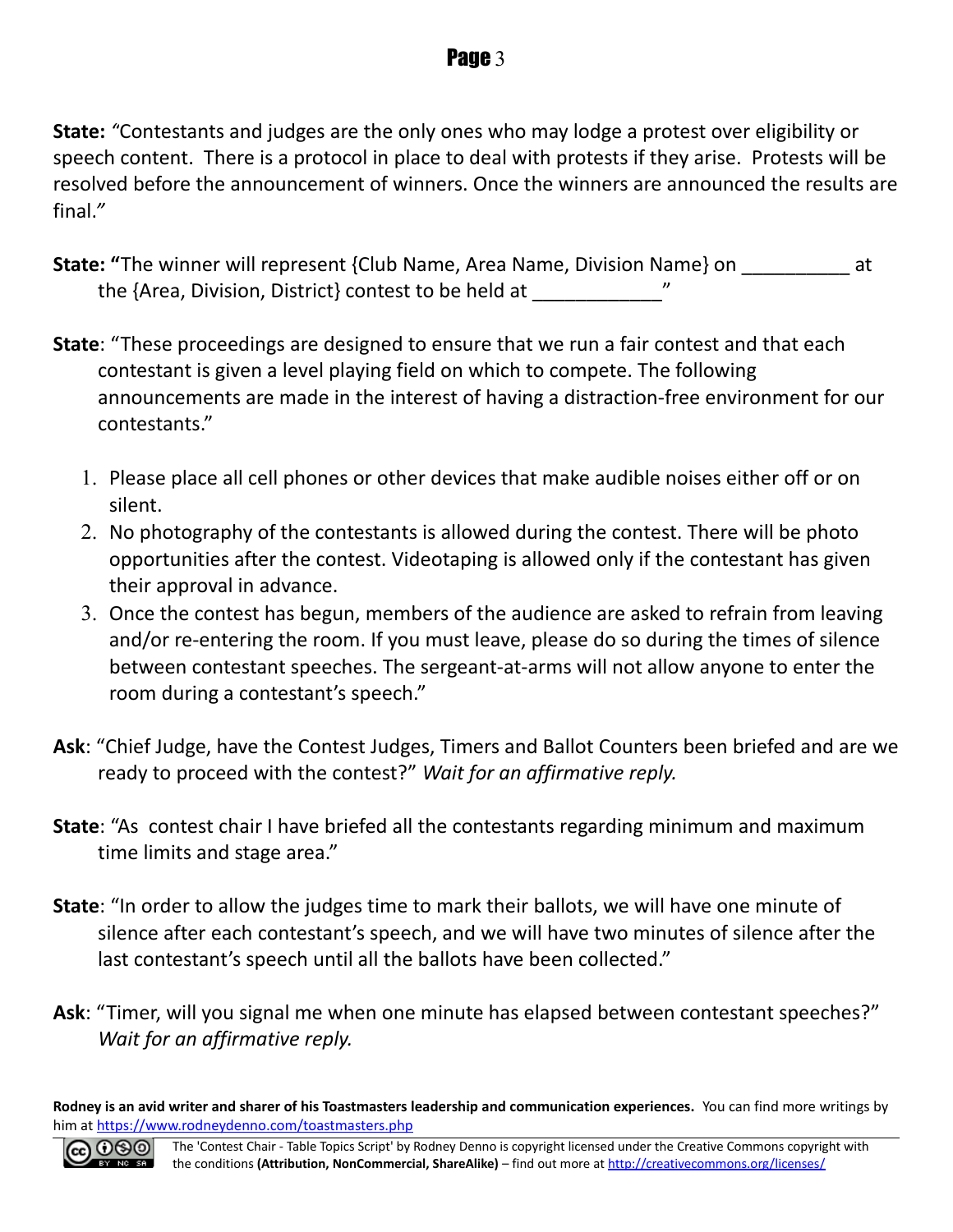**State**: "The speaking order for the contest was determined earlier by having our contestants draw for position. The speaking order for the contest will be:"



**Ask**: "Are there any questions? If not, we will now proceed."

- **State** "Sergeant-at-Arms, please escort all contestants from the room except for contestant number one."
- **For each contestant, State** "Contestant number #, (state the question), (repeat the question), Contestant number #."

*NOTE: Lead applause before and after each speech. Provide one minute of silence between speeches.*

**Rodney is an avid writer and sharer of his Toastmasters leadership and communication experiences.** You can find more writings by him at<https://www.rodneydenno.com/toastmasters.php>

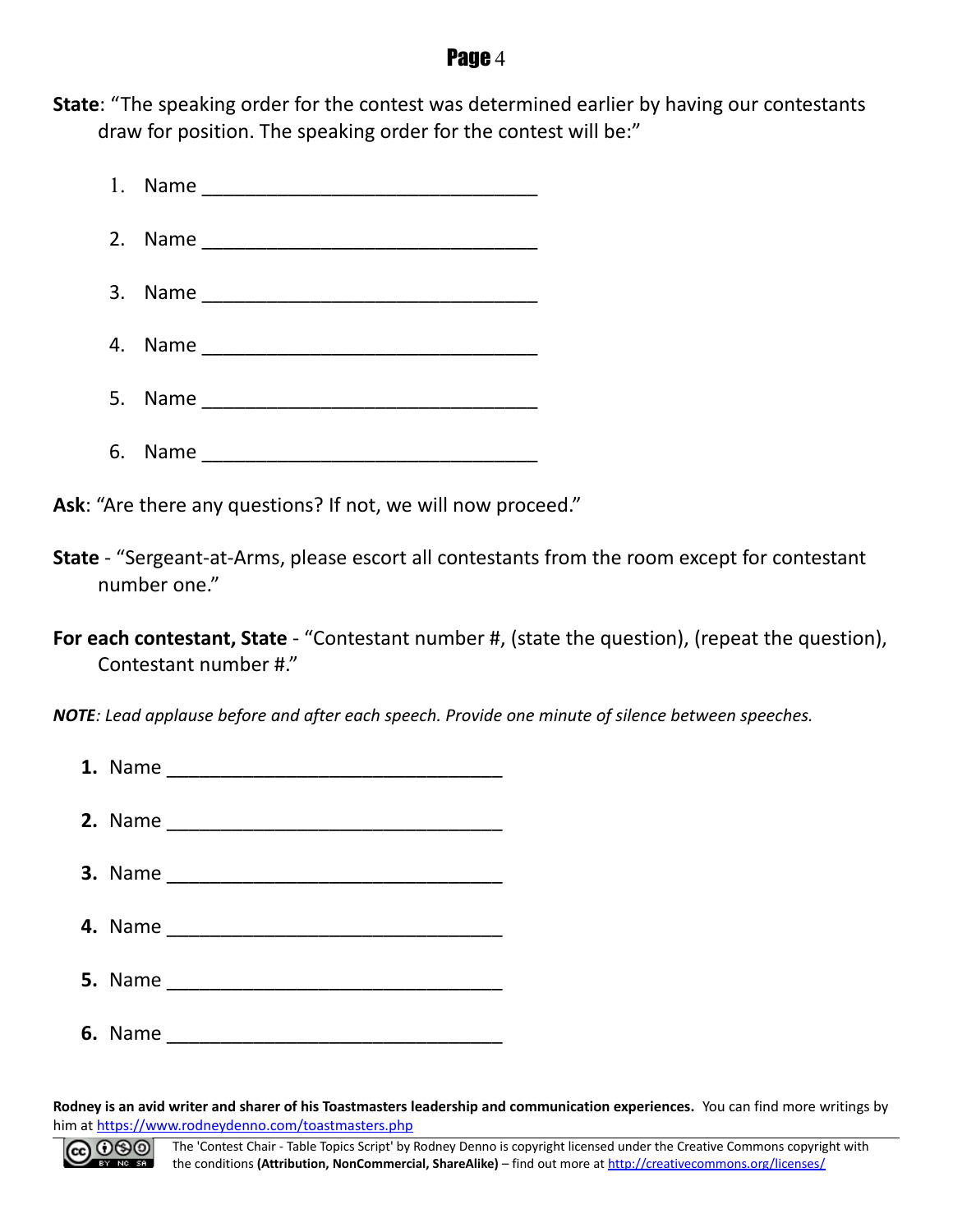**After the last speech, State**: "May we please have silence until all the ballots have been collected? Judges, please hold your ballots up when you have completed them."

*Note: At this time the Ballot Counters and the Chief Judge will collect the ballots. After all the ballots have been collected and the Chief Judge and Ballot Counters have left the room you can introduce the Contestant Interviewer.*

#### **Contestant Interviews**

Contestant Interviewer interviews each contestant – using materials from the Contestants Profile - and presents each contestant with their Certificate of Participation.

**Note:** While a protest is very rare - this is the most likely time for it to be lodged. It must be dealt with immediately. Protest can only be based on eligibility and speech originality and must be lodged with the Chief Judge and Contest Chair only by another contestant or by a judge. (See the section titled 'Protests and Disqualifications' in the Toastmasters International **Speech Contest Rule Book.**)

During the contestant interviews the Chief Judge and Ballot Counters will be processing the judges ballots and tabulating the results. When this is completed the Chief Judge will return and provide you with the Results Form and the filled in  $1<sup>st</sup>$ ,  $2<sup>nd</sup>$  and  $3<sup>rd</sup>$  place certificates. The Results Form will indicate if there were any disqualifications based on time.

#### **Announce Contest Results and Present Certificates**

Invite the highest level dignitary in the room to help present the awards.

**State:** "There were no {or one, two, etc.} disqualifications."

You may wish to present the certificates in reverse order so suspense is built up in anticipation of who the winner will be.

Thank the Chief Judge, Timers, Ballot Counters and Anonymous Judges for their contributions to making this a fair and well run contest.

Thank the contestants for their efforts and courage to compete in this contest.

Thank any other volunteers that may have helped make the contest a success.

#### **Adjourn the Table Topics contest.**

**Rodney is an avid writer and sharer of his Toastmasters leadership and communication experiences.** You can find more writings by him at<https://www.rodneydenno.com/toastmasters.php>

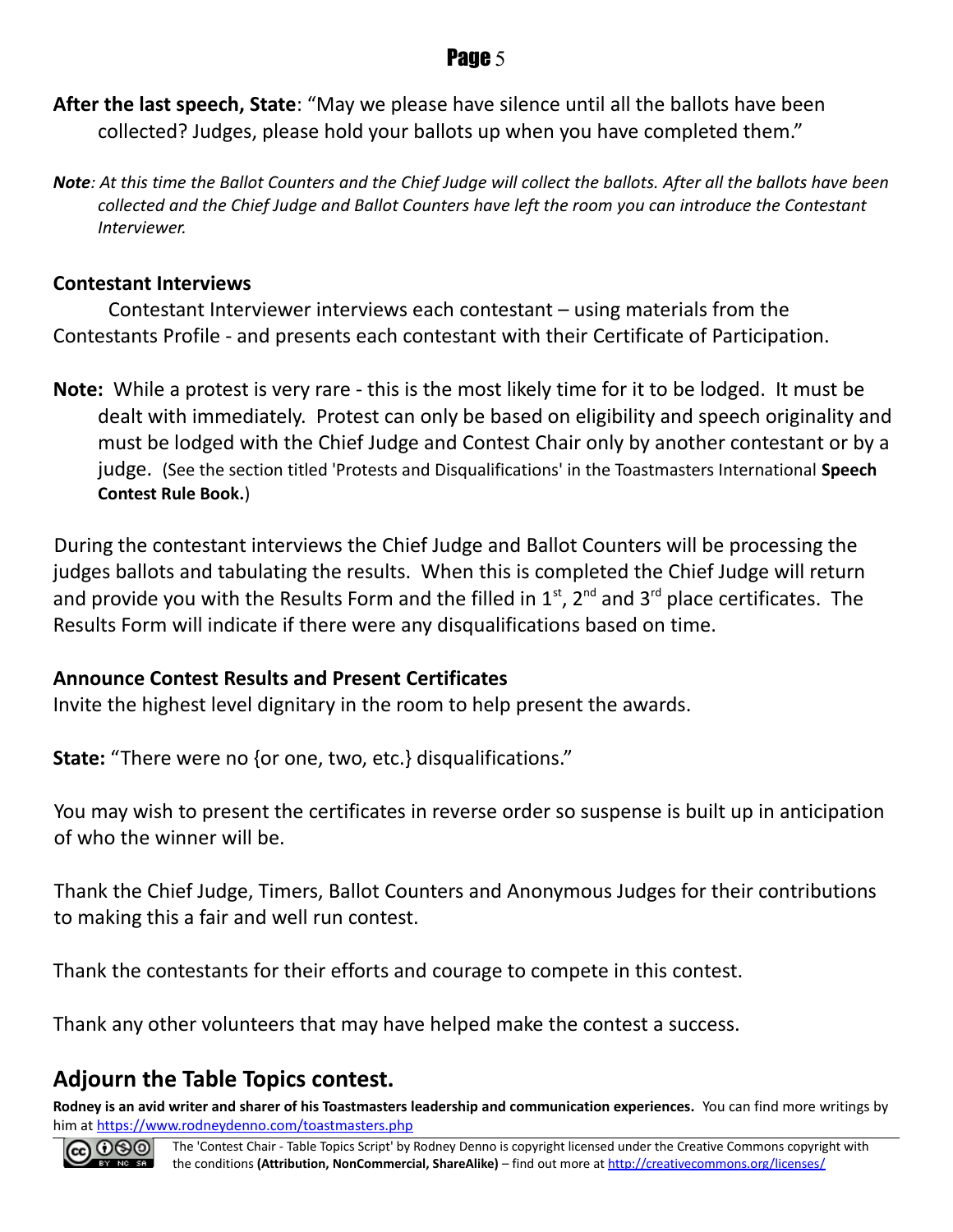#### **Contest Wrap Up Paperwork**

Ensure that the Chief Judge has completed the Notification of Contest Winners form and sent it to the next contest level...

Club Contest – send to Area Director

Area Contest – send to Division Director

Division Contest – send to District Chief Judge

**Rodney is an avid writer and sharer of his Toastmasters leadership and communication experiences.** You can find more writings by him at<https://www.rodneydenno.com/toastmasters.php>



The 'Contest Chair - Table Topics Script' by Rodney Denno is copyright licensed under the Creative Commons copyright with the conditions **(Attribution, NonCommercial, ShareAlike)** – find out more at<http://creativecommons.org/licenses/>